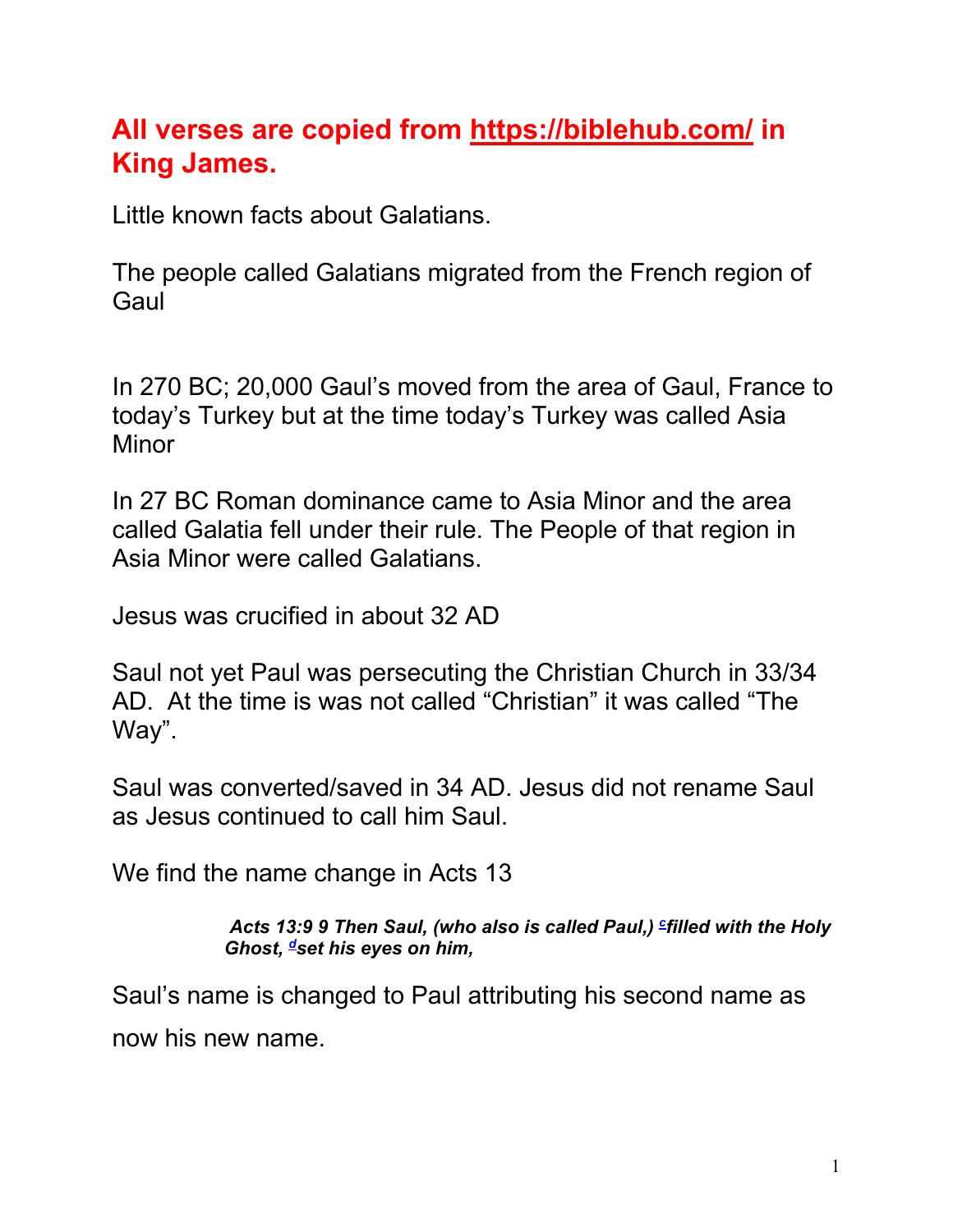Paul and Barnabas had planted churches in Asia Minor likely around 47/48 AD.

Other Jewish partial converts distorted the Gospel in Galatia declaring that these Christians had to first be Jews by Circumcision then they could become Christians. Which really meant they would be a sect of Judaism. Paul disputed this claim with the Epistle of Galatians.

The Book of Galatians is about God's Grace replacing the Law.

Of all the Epistle Paul wrote, this is the only one where in he did not commend the churches he was writing to.

**Galatians 1**

## **Paul's Greeting to the Galatians**

**(Ephesians 1:1-2)**

**1Paul, an apostle, (not of men, neither by man, but by Jesus Christ, and God the Father, who raised him from the dead;) 2And all the brethren which are with me, unto the churches of Galatia:**

There was a long dispute from many of this time about the authority that Paul had. Paul retraces his bona fides in the first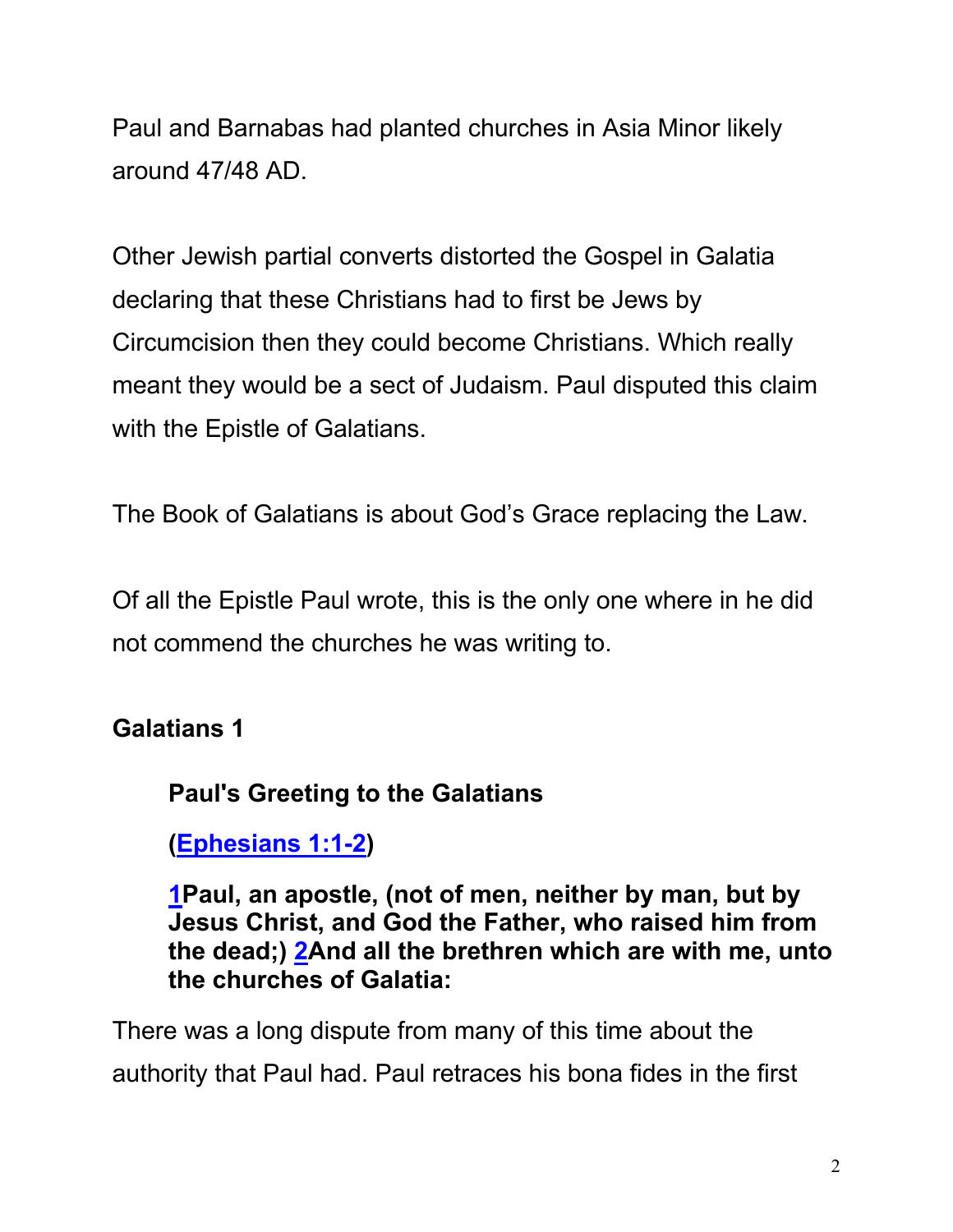verse. Paul was no shrinking violet; he knew what had happened with his encounter with Jesus on the road to Damascus and would not shrink from his commission by Christ Himself. Paul goes on to declare the power of the God to raise Jesus from the dead. Paul declares this to set straight that he was not commissioned by the Apostles nor any organized group such as "The Way". "**not of men, neither by man".** He was chosen by Christ to carry the Word to all nations unlike the other disciples who had like Christ come for the Jews. Paul would be the messenger to the gentiles and would be empowered by the Holy Spirit, just like the other Apostles.

**3Grace** *be* **to you and peace from God the Father, and**  *from* **our Lord Jesus Christ, 4Who gave himself for our sins, that he might deliver us from this present evil world, according to the will of God and our Father: 5To whom** *be* **glory for ever and ever. Amen.**

What is the difference between Grace and Mercy? In vs 3 Paul extends Grace to those in Galatia; Grace is receiving something that we do not deserve; IE We do not deserve Heaven but through God's Grace He has extended that free gift of salvation; eternity in Heaven even though we do not deserve it.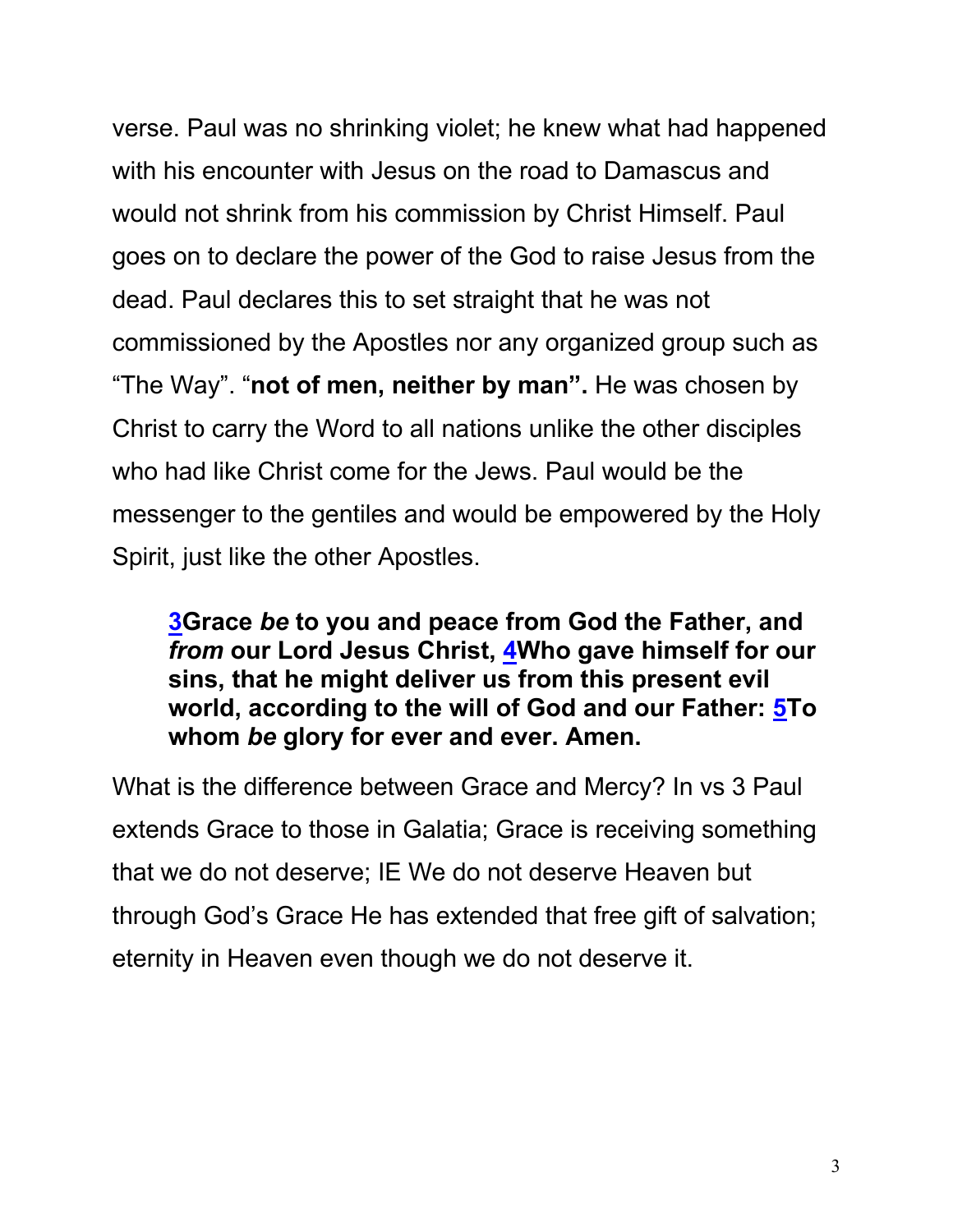As to God's Mercy; we deserve Hell, but by His Mercy He has withheld our deserved punishment due to the sacrifice that His Son made on the Cross; that all men might be saved.

As we continue remember there were Jewish Christians; emphasis on Jewish that had come into Galatia after Paul had established these churches and disputed what they had been taught by Paul. The issue came down to this; These Galatians in the words of the Jewish/Christians could not be truly saved unless they followed the law; beginning with circumcision.

## **No Other Gospel**

## **6I marvel that ye are so soon removed from him that called you into the grace of Christ unto another gospel:**

Paul wastes no time in chastisement of those whom he had led to Christ. "I marvel" is used by several writers in a negative sense. Perhaps today we would "I can't believe you would do such a thing". So, the chastisement was clear to the reader. Paul then describes why their actions have caused him their original teacher distress; "ye are so soon removed from him that called you into the grace of Christ.

There are an abundance of Bible verses that bear out the notion that we are each called. A dispute arises which we have repeatedly dealt with and that is "predestination". Some believe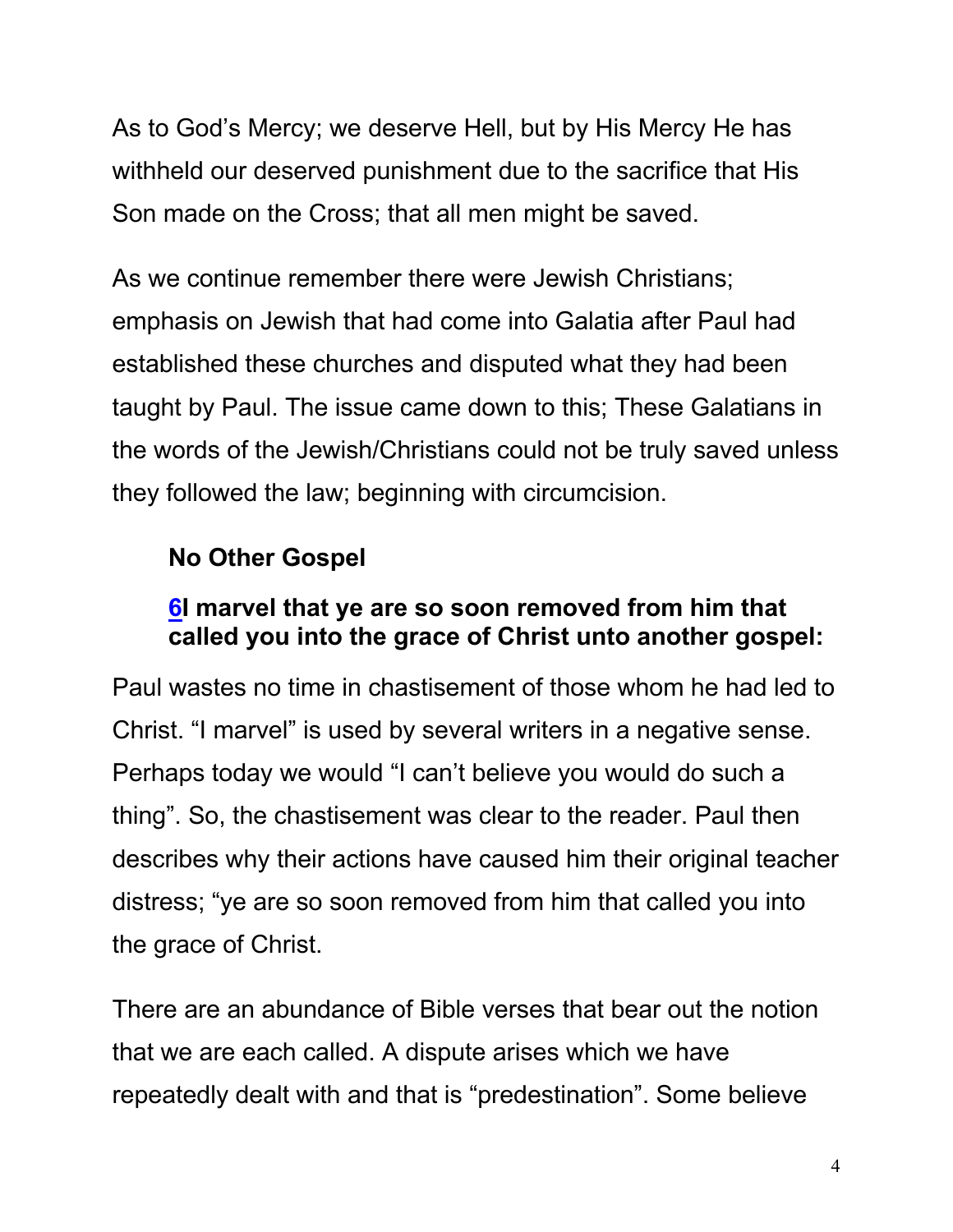that God only calls those whom He predestined to become believers removing any part of free will on our part. The verse most often used as a proof text is;

#### *Romans 8:30 Moreover whom he did predestinate, them he also called: and whom he called, them he also justified: and whom he justified, them he also glorified.*

We have come to recognize through our study that the term "predestinate" is synonymous with God's foreknowledge. In other words, God without interrupting a key element into mankind's "free will" knew beforehand who would accept His Son and who would reject Him. So, Romans 8:30 is rightly interpreted as; "Moreover who He did foreknow, them He also called".

It can also be understood that God established the "boundaries" of what becoming saved would require. It would require faith and a recognition that we are all sinners. Those were part of the boundaries that God predestined for someone to attain salvation. So, in either case, it is still God's desire than through man's free will that he would accept the free gift of Jesus Christ God's only Son. God predetermined those boundaries or rules to find forgiveness. And as we had already seen God knows the beginning of your life from its end and He knows whether or not you will accept this free gift.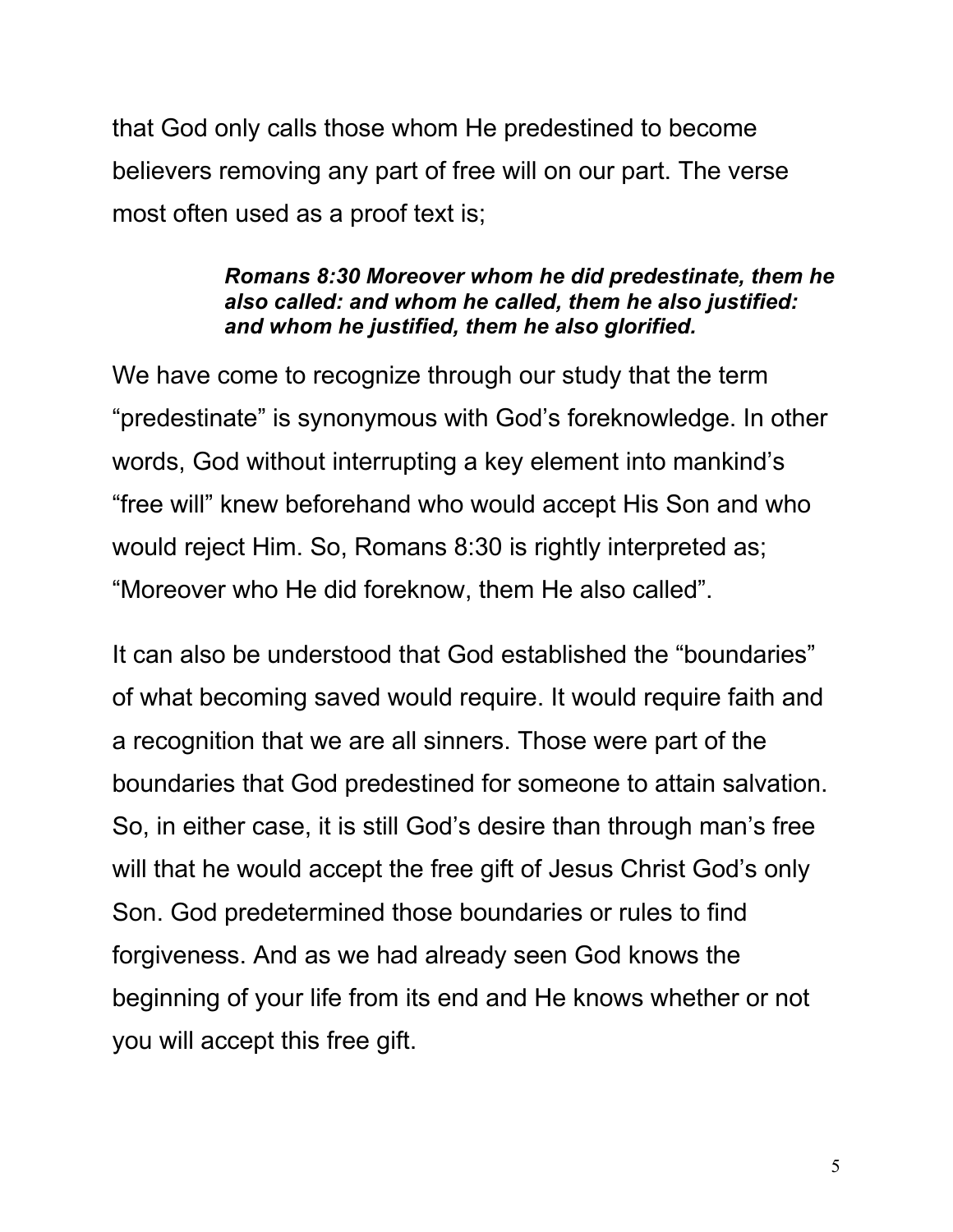Whichever way you chose to understand the idea of "predestination" you will find that God will not remove man's free will and that is the only part we have in salvation. Saying yes!

Paul ends vs 6 with;

## **"unto another gospel"**

We are repeatedly warned within the Bible to be always aware and study so that we are not misled by any other "gospel". The term Gospel is Greek for "Good News".

How was it that these Jewish/Christians were teaching another "good news"?

## **7Which is not another; but there be some that trouble you, and would pervert the gospel of Christ.**

When we read God's Word, we are hearing the truth, but then someone comes along changes something even something seemingly small in the gospel "Good News".

**Q.** Can you think of any examples of groups of people who have changed the Gospel?

We have discussed a number of different religions that claim "Christianity" but have change or exchanged the truth for a lie.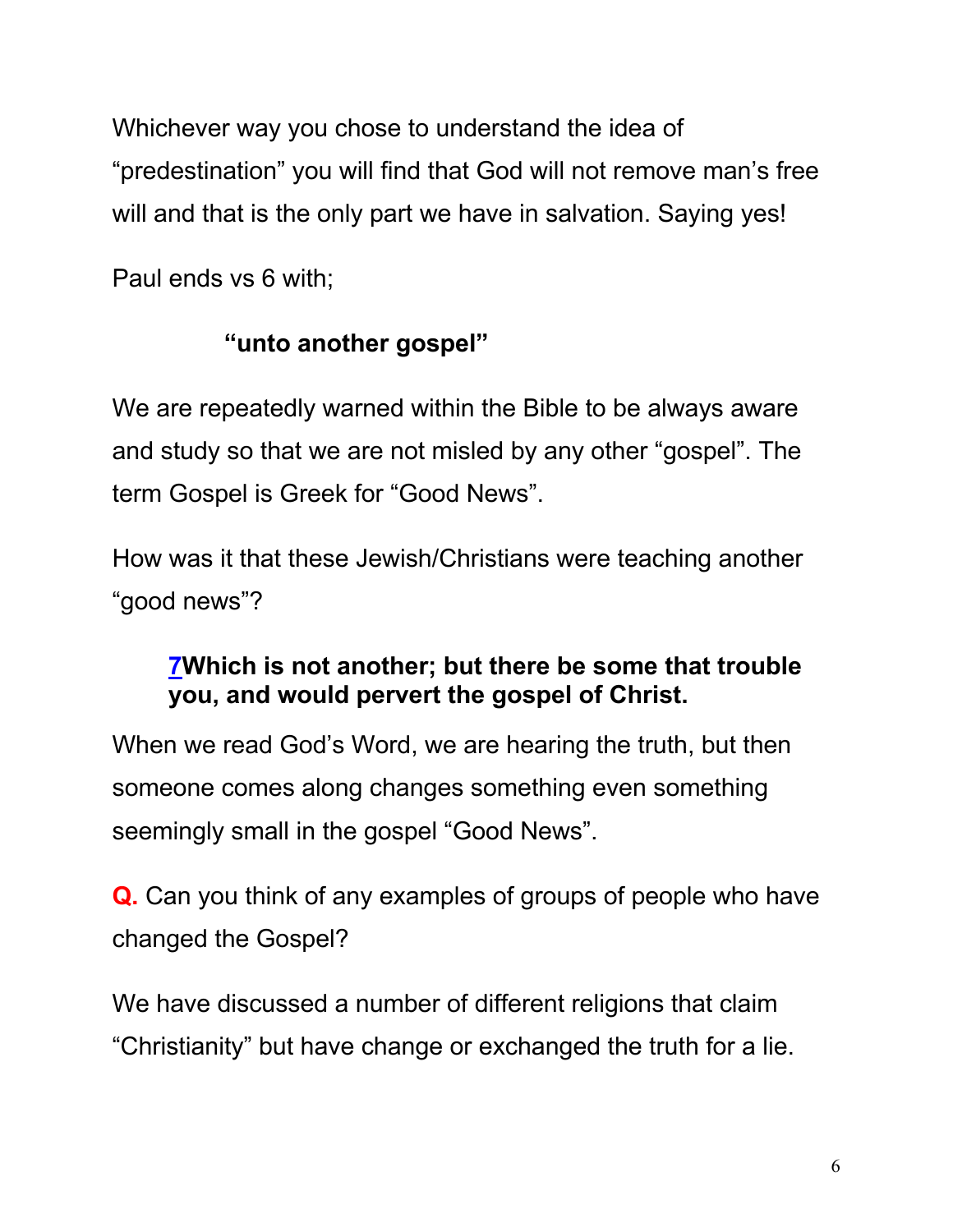Mormonism for example teaches that Jesus and Satan were brothers. A point came in time when the earth was absorbed in Sin and so God asked His angels how that could be resolved. Satan suggested that God make man behave or destroy them. Jesus suggested that He would be a sacrifice for the sins of mankind. God then put it to a vote in heaven and the Angels sided with Jesus. This made Satan angry, so he took those angels that sided with him and left heaven.

That is a total unadulterated lie. But millions of people have been taught that through the Book of Mormon, Pearls of Great Price among others.

The Catholics believe and teach that the Pope is God's Vicar. I have read denials of this teaching by many pro-catholic folks but the fact remains that faithful followers do indeed worship the Pope as they do Mary Jesus mother. They pray to them and seek forgiveness of sins through them. The Pope has authority to change precepts of their own making such as "meat on Friday". It used to be that to eat other than fish on Friday was a mortal sin one which one would lose their eternal soul. But a Pope changed that law; it was man made to begin with but Catholics around the world adhered to that law.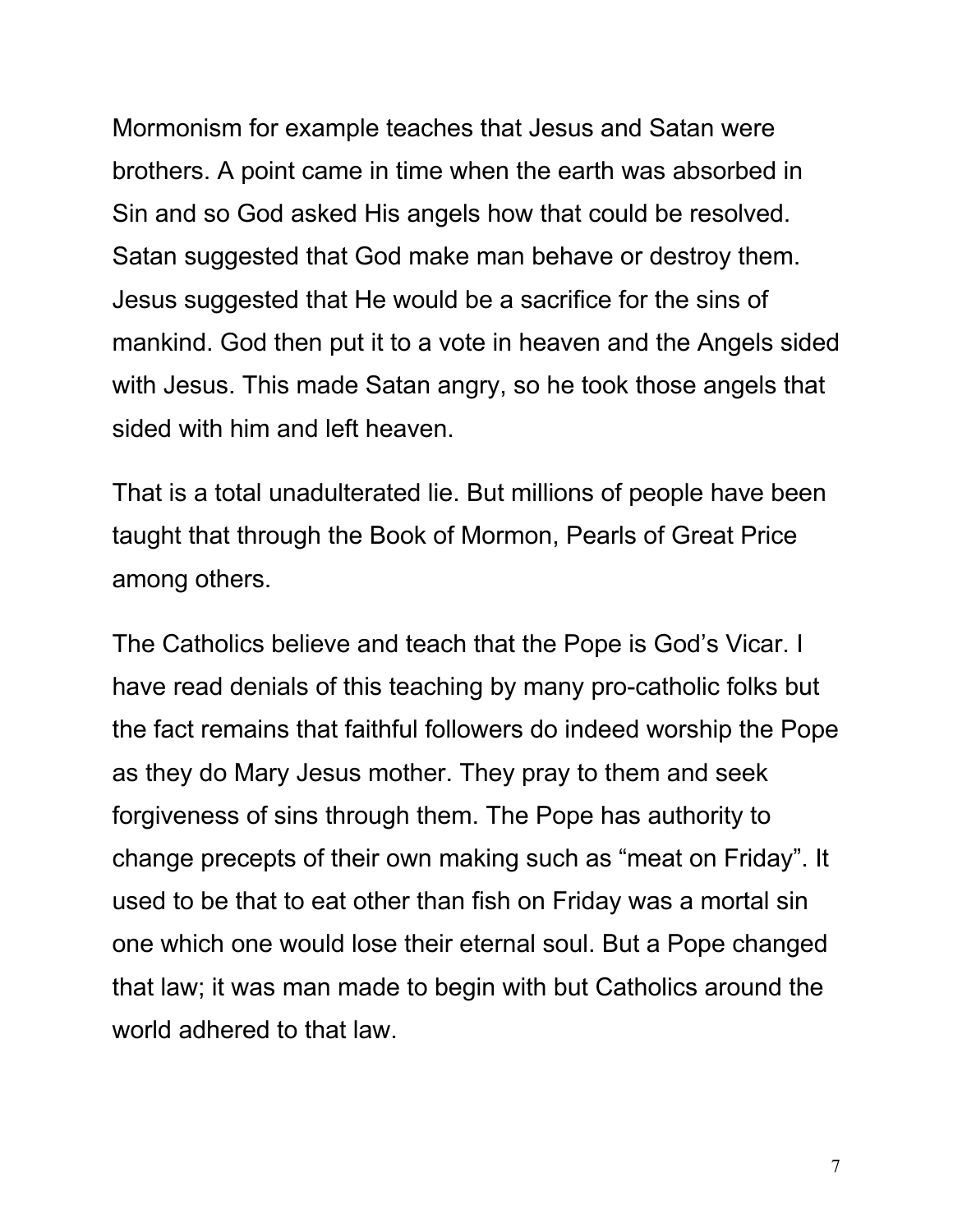Even our own beloved Amish believe (old order Amish) believe that to be saved one must wear certain clothing, attend meetings, live in a certain way. We know from getting to know many former Amish that when the light of Christ shined on that "other gospel" that their eyes were opened to God's Truth.

#### *Ephesians 2:8 8For by grace are ye saved through faith; and that not of yourselves: it is the gift of God: 9Not of works, lest any man should boast.*

The truth is there for all to see, read and study. Don't go to another source to find Truth, God is Truth; the only Truth.

> *John 17:17 Sanctify them through thy truth: thy word is truth.*

#### **8But though we, or an angel from heaven, preach any other gospel unto you than that which we have preached unto you, let him be accursed.**

Paul includes himself in this preemptive accusation. If any teacher teaches another truth from the Truth found in God's Word; or any angel teach another gospel then that person or angel should be accursed.



Rev. Dr. Mark Achtemeier, Contributor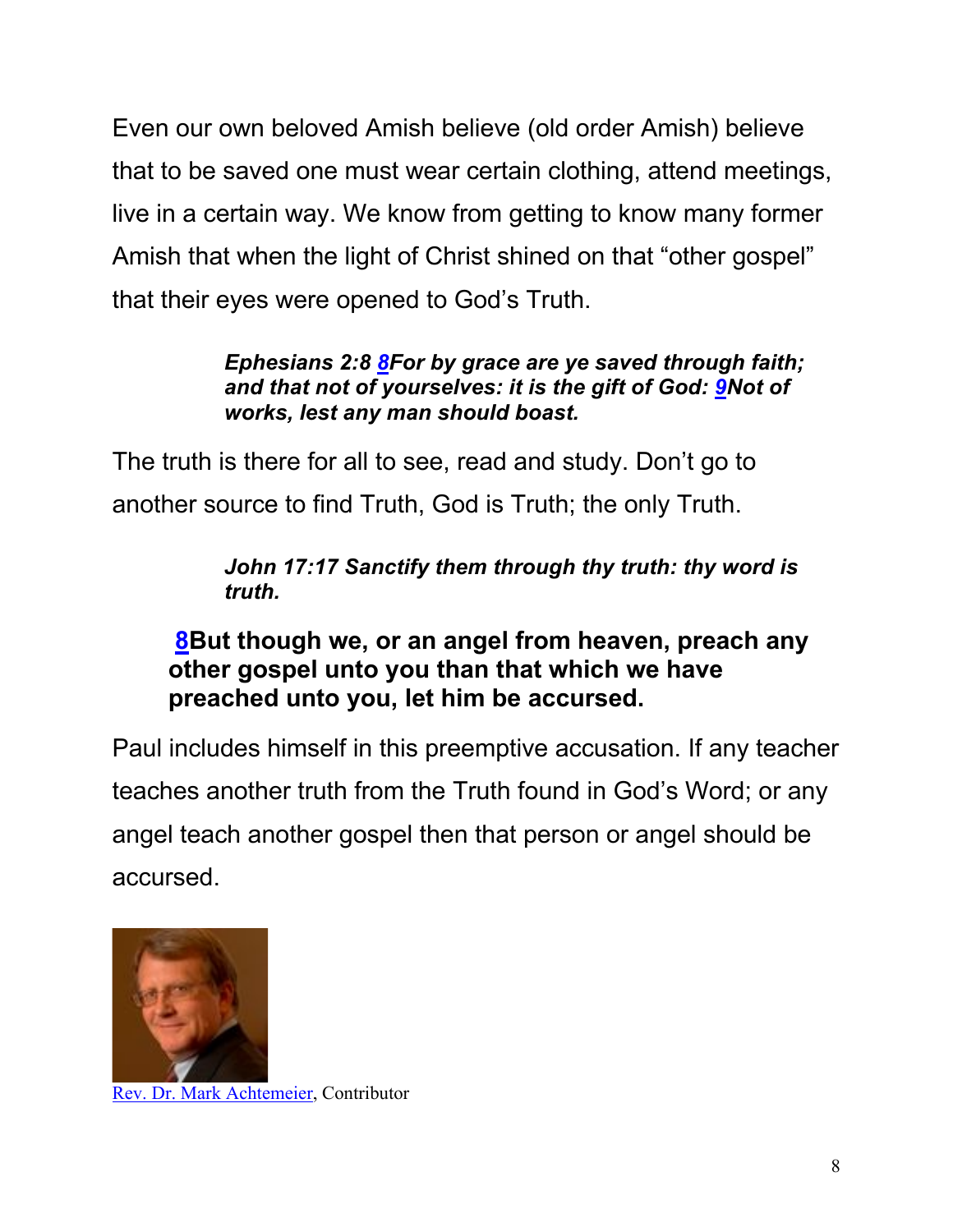Mark Achtemeier is a minister, author and theologian of the Presbyterian Church (USA).

*"It is a claim I've run into often in church debates. Earnest opponents of marriage equality stand up and declare, "Jesus condemns same-sex marriage in Matthew 19, and so as a committed Christian I couldn't possibly support it."*

*I am all for Christians following the Bible, but in this particular case, peoples' good intentions are leading them astray. The claim that Jesus condemns same-sex marriage is a false one.*

*Matthew 19 in fact records an occasion when Jesus references the Bible story about God's creation of Adam and Eve. Quoting Genesis, Jesus says,*

*Have you not read that the one who made them at the beginning 'made them male and female,' and said, 'For this reason a man shall leave his father and mother and be joined to his wife, and the two shall become one flesh'? So they are no longer two, but one flesh. Therefore what God has joined together, let no one separate. (Mat. 19:4-6, New Revised Standard Translation)*

*Opponents of marriage equality claim that Jesus here confers his own stamp of approval on marriage between a man and a woman, and in so doing rules out the possibility of faithful, loving same-sex partnerships among his followers.* 

*There are multiple problems with this claim.* 

*In the first place, the claim is based on a logical fallacy. Jesus without question speaks approvingly of heterosexual marriage. But does that mean he automatically condemns same-sex relationships? If I go to a restaurant with a group of friends and speak approvingly of the Bavarian triple-chocolate layer cake, does that mean I automatically condemn anyone who orders the cherry cheesecake for dessert instead? Of course it doesn't!* 

*It makes no sense to say that because Jesus approves of heterosexual marriage, he necessarily condemns alternative patterns of life. If that logic were true, we would also have to say that Jesus condemns people who choose to remain single, which is yet another alternative to heterosexual marriage. But in that case Jesus would be condemning himself, because Jesus chose to remain unmarried!*

*The problems with the anti-equality interpretation of this passage don't end there. If we read the passage in context, we discover that Jesus isn't discussing sexual orientation here at all; he is talking about divorce. The whole point of his Genesis quote is that God wants married people to stay together: "What God has joined together, let no one separate."*

*It is highly ironic that people use this passage to condemn same-sex marriage, because in doing so they completely ignore the strict teaching against divorce which the passage does contain, and instead read into it a condemnation of same-sex marriage that it does not contain."*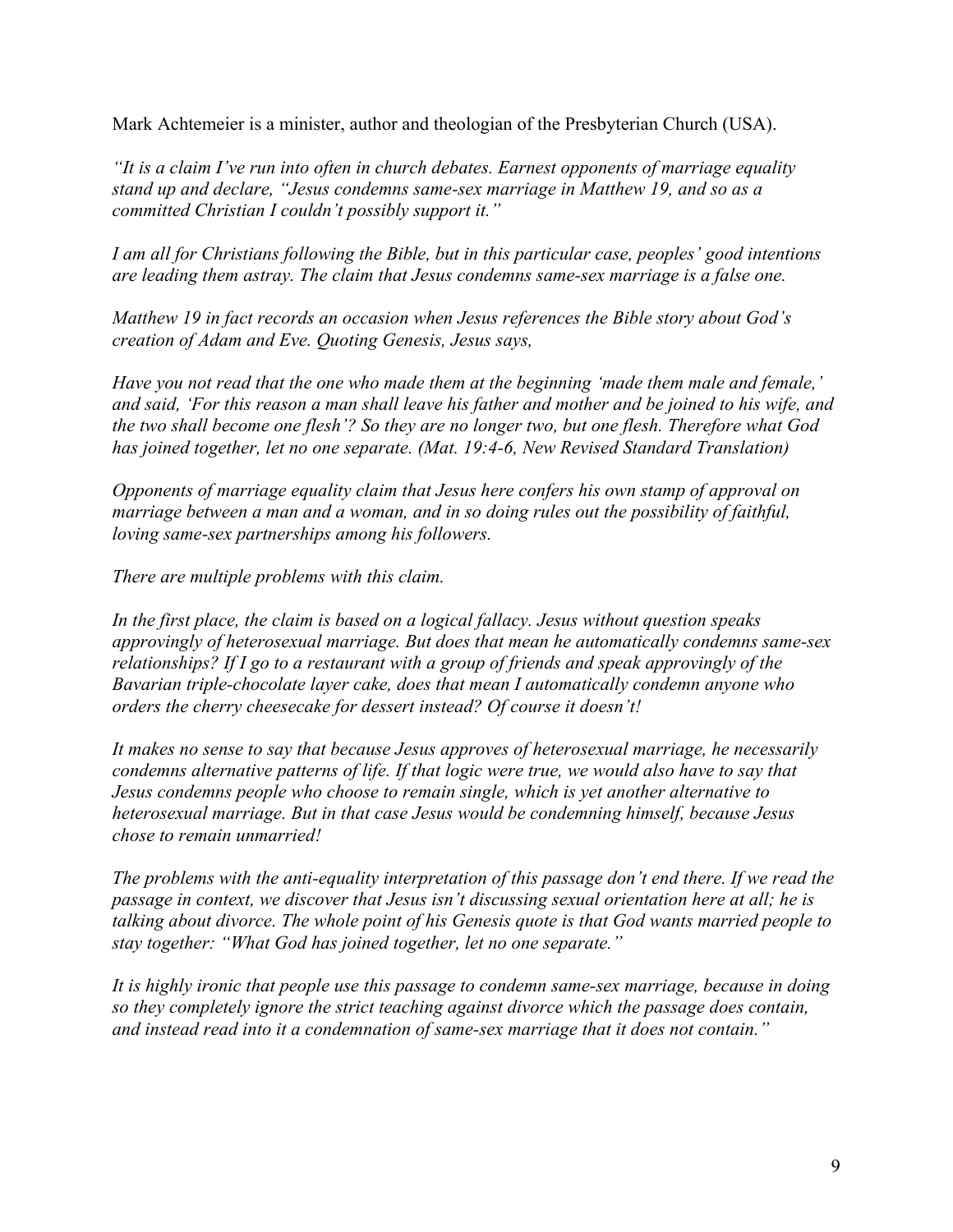This pastor continues in this distortion and outright lie of what God has said about homosexuality that this pastor has veiled under "same sex marriage"

*"….. This damaging and misguided interpretation vividly illustrates of how our understanding of Scripture can go astray when we read biblical fragments out of context and without any reference to the Bible's overall message of God's love.* 

*Unfortunately such errors of interpretation are more than a mere academic problem; they are doing positive harm in the lives of a great many people. It is time for committed Christians to set aside the errors and misinterpretations that lead LGBT people to feel like second-class citizens in the household of God. In my recent book I show how a faithful and responsible reading of the Bible's message reveals God's fervent desire to bless everyone's marriages, both gay and straight alike."*

What God has actually said about same sex; I wonder why he did not quote the following from Romans;

> *Roman's 1: 24Wherefore God also gave them up to uncleanness through the lusts of their own hearts, to dishonour their own bodies between themselves: 25Who changed the truth of God into a lie, and worshipped and served the creature more than the Creator, who is blessed for ever. Amen.*

*26For this cause God gave them up unto vile affections: for even their women did change the natural use into that which is against nature: 27And likewise also the men, leaving the natural use of the woman, burned in their lust one toward another; men with men working that which is unseemly, and receiving in themselves that recompence of their error which was meet.*

*28And even as they did not like to retain God in their knowledge, God gave them over to a reprobate mind, to do those things which are not convenient; 29Being filled with all unrighteousness, fornication, wickedness, covetousness, maliciousness; full of envy, murder, debate,*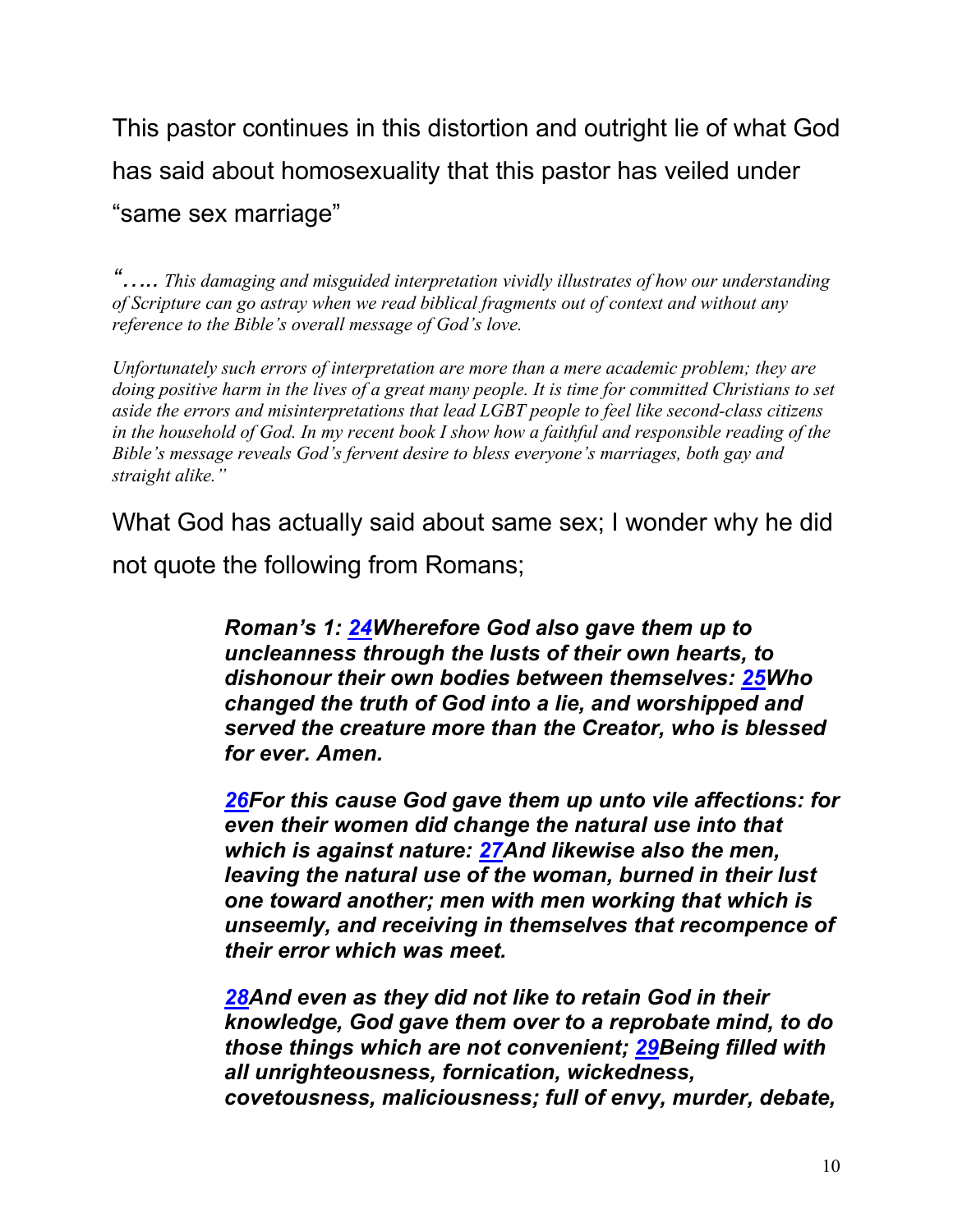*deceit, malignity; whisperers, 30Backbiters, haters of God, despiteful, proud, boasters, inventors of evil things, disobedient to parents, 31Without understanding, covenantbreakers, without natural affection, implacable, unmerciful: 32Who knowing the judgment of God, that they which commit such things are worthy of death, not only do the same, but have pleasure in them that do them.*

Is this pastor or any of these religions we have talked about working to share the Good News, the Truth in order than people

might be saved? Or are they presenting another gospel;

*Galatians 1:6 I marvel that ye are so soon removed from him that called you into the grace of Christ unto another gospel: 7Which is not another; but there be some that trouble you, and would pervert the gospel of Christ. 8But though we, or an angel from heaven, preach any other gospel unto you than that which we have preached unto you, let him be accursed. 9As we said before, so say I now again, If any man preach any other gospel unto you than that ye have received, let him be accursed.*

My intent is not disparage brothers and sisters in the Lord, but when someone lies about God's Word it must be called out for what it is; an abominable lie that will send people to hell if they believe it.

Paul concludes this idea with vs 9.

**9As we said before, so say I now again, If any** *man* **preach any other gospel unto you than that ye have received, let him be accursed.**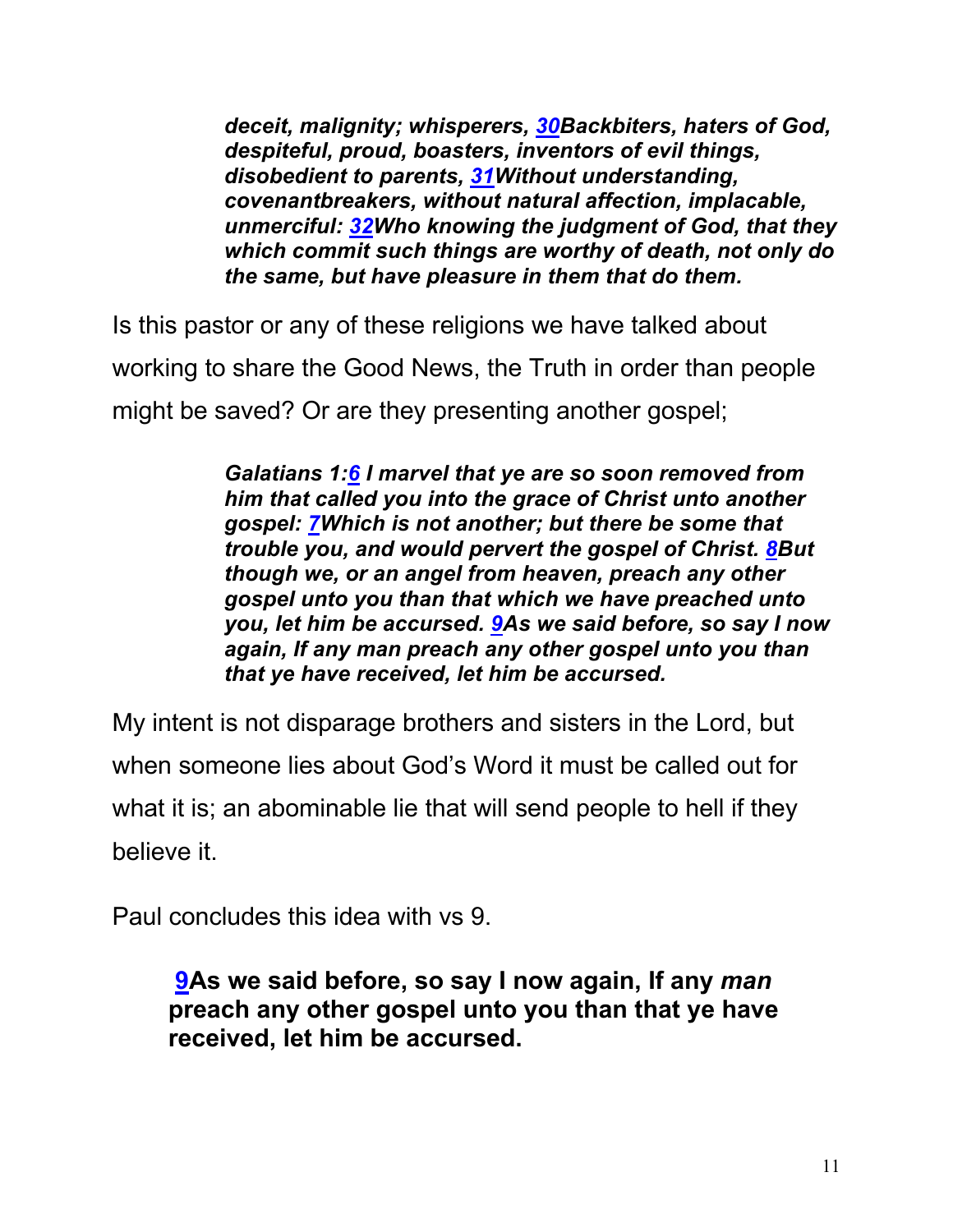#### **10For do I now persuade men, or God? or do I seek to please men? for if I yet pleased men, I should not be the servant of Christ.**

Many, many religions today seek to please man and not God. I am appalled at how many churches simply went along with Governor's orders to not meet to not carry out one of Jesus Commandments;

> *Hebrews 10: 19Having therefore, brethren, boldness to enter into the holiest by the blood of Jesus, 20By a new and living way, which he hath consecrated for us, through the veil, that is to say, his flesh; 21And having an high priest over the house of God; 22Let us draw near with a true heart in full assurance of faith, having our hearts sprinkled from an evil conscience, and our bodies washed with pure water. 23Let us hold fast the profession of our faith without wavering; (for he is faithful that promised;) 24And let us consider one another to provoke unto love and to good works: 25Not forsaking the assembling of ourselves together, as the manner of some is; but exhorting one another: and so much the more, as ye see the day approaching.*

I don't see anything in that verse or any other verse in the Bible that gives us a command to be diligent and meet, encouraging each other in Christ, unless a virus shows up. Where is the faith of the churches? If all of these religions buckled by this mandate of mere men what will they do when faced with real opposition from Satan?

#### *James 2: 14What doth it profit, my brethren, though a man say he hath faith, and have not works? can faith save him?*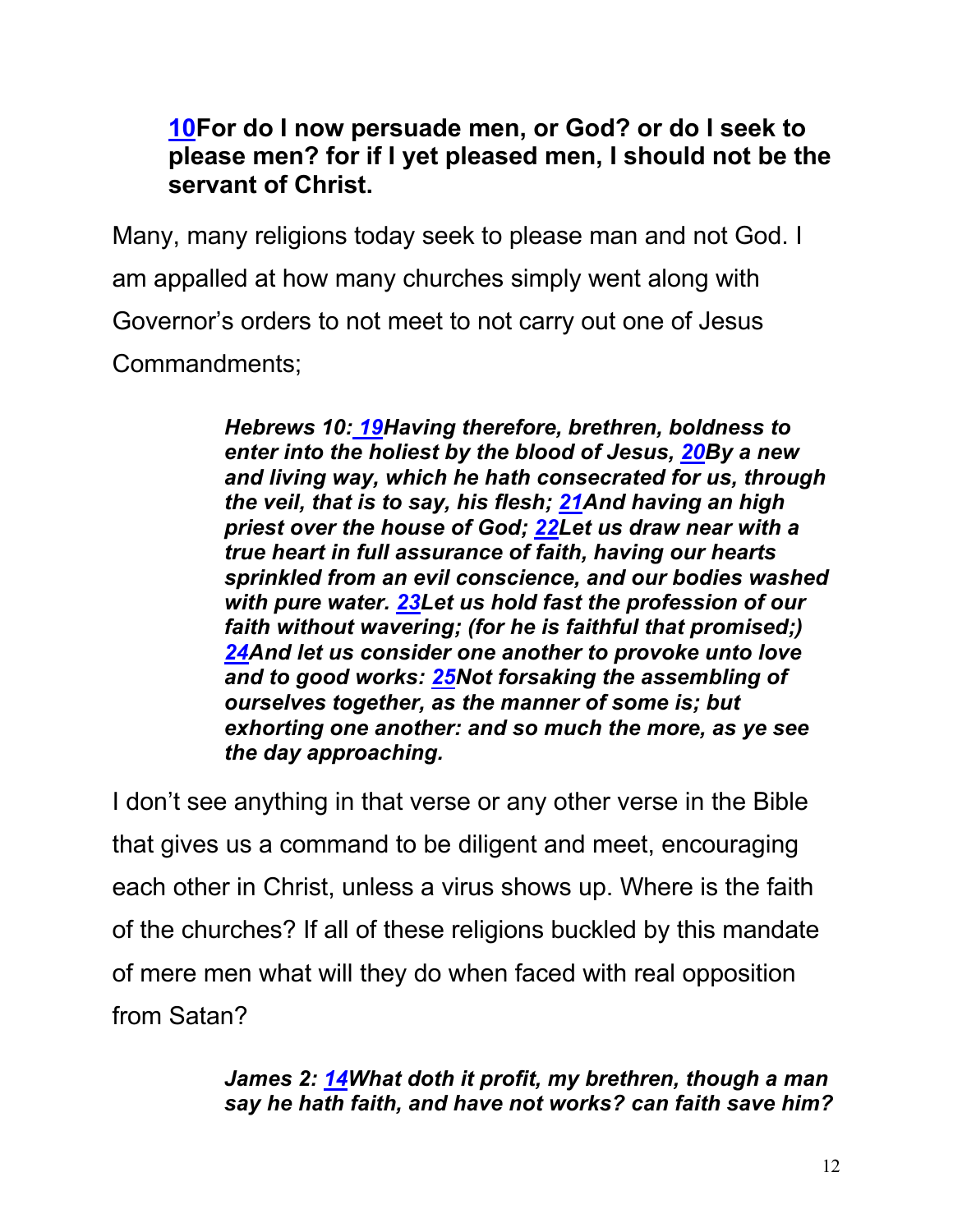*15If a brother or sister be naked, and destitute of daily food, 16And one of you say unto them, Depart in peace, be ye warmed and filled; notwithstanding ye give them not those things which are needful to the body; what doth it profit? 17Even so faith, if it hath not works, is dead, being alone.*

*18Yea, a man may say, Thou hast faith, and I have works: shew me thy faith without thy works, and I will shew thee my faith by my works. 19Thou believest that there is one God; thou doest well: the devils also believe, and tremble. 20But wilt thou know, O vain man, that faith without works is dead?* 

The Church capital C needs to show its faith by a simple work; show up and study God's Word as God has commanded us to do.

# **January 3, 2021**

If Jesus had not given Paul the strength and words to stand against the Judaizers of that day, in which they were trying to convince these new Christians; we would all be Jewish in our beliefs and tied to the Law and not saved but in bondage.

Paul uses the term Grace over 100 times where all the rest of the New Testament writers use the word Grace 55 times.

#### **Paul Defends his Ministry**

**11But I certify you, brethren, that the gospel which was preached of me is not after man. 12For I neither received it of man, neither was I taught** *it***, but by the revelation of Jesus Christ.**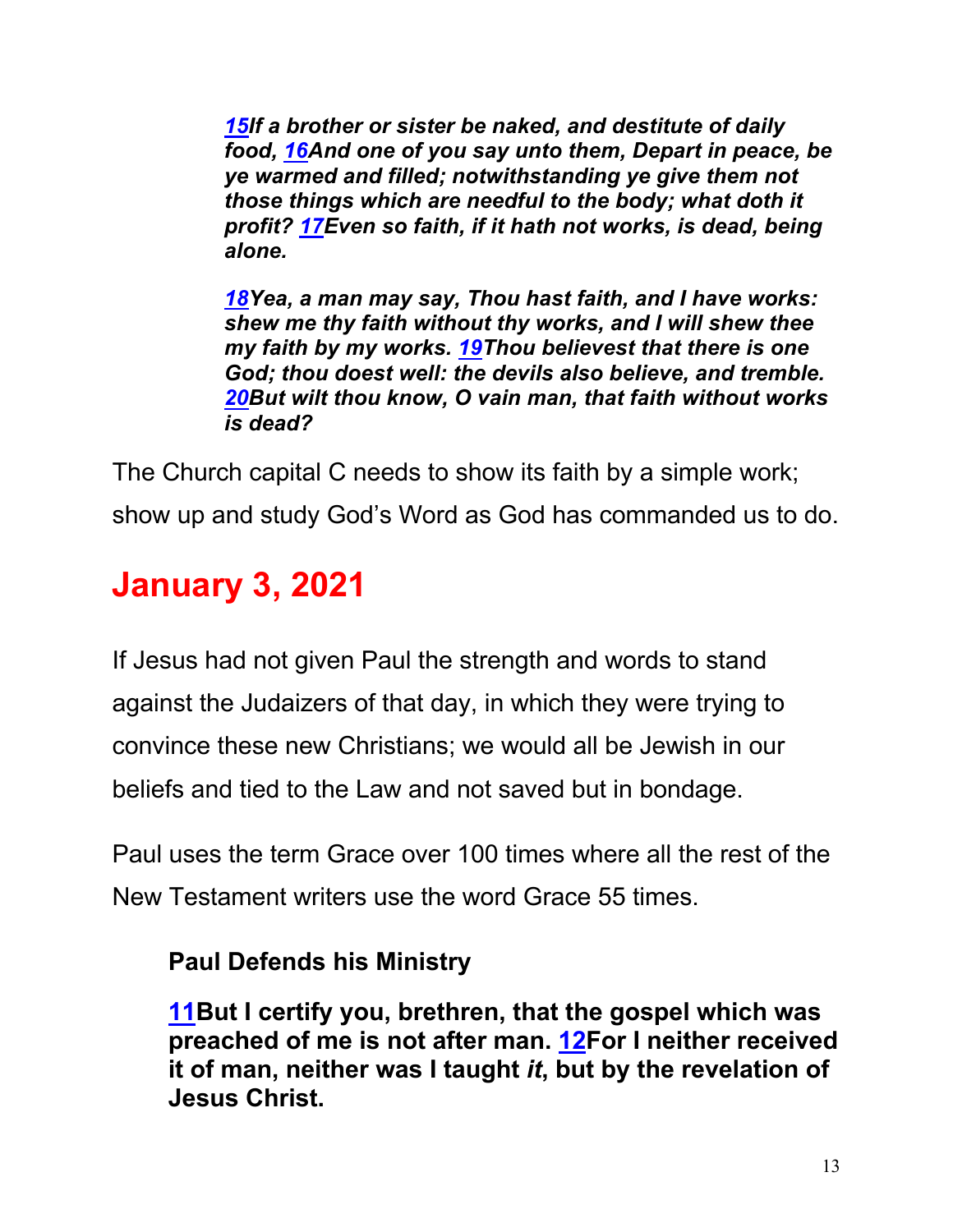The declaration by Paul that he has received the Word of God through the Holy Spirit and was not taught it by any man is clear.

## **13For ye have heard of my conversation in time past in the Jews' religion, how that beyond measure I persecuted the church of God, and wasted it:**

Paul reiterates probably his most painful past efforts to destroy the "Way" the beginnings of the Church that Jesus started and calls His Bride.

## **14And profited in the Jews' religion above many my equals in mine own nation, being more exceedingly zealous of the traditions of my fathers.**

Paul did not just speak against "the Way" he actively sought "warrants" so to speak from the Sanhedrin and pursued those who followed Christ to either bring them before the Sanhedrin or have them killed.

**15But when it pleased God, who separated me from my mother's womb, and called** *me* **by his grace, 16To reveal his Son in me, that I might preach him among the heathen; immediately I conferred not with flesh and blood: 17Neither went I up to Jerusalem to them which were apostles before me; but I went into Arabia, and returned again unto Damascus.**

*"During Saul's era, "Arabia" referred to the kingdom of the Nabatean Arabs that stretched from Damascus to the Red Sea, covering parts of today's Syria, Jordan, Israel and Saudi Arabia. It was much smaller than today's Saudi Arabia."*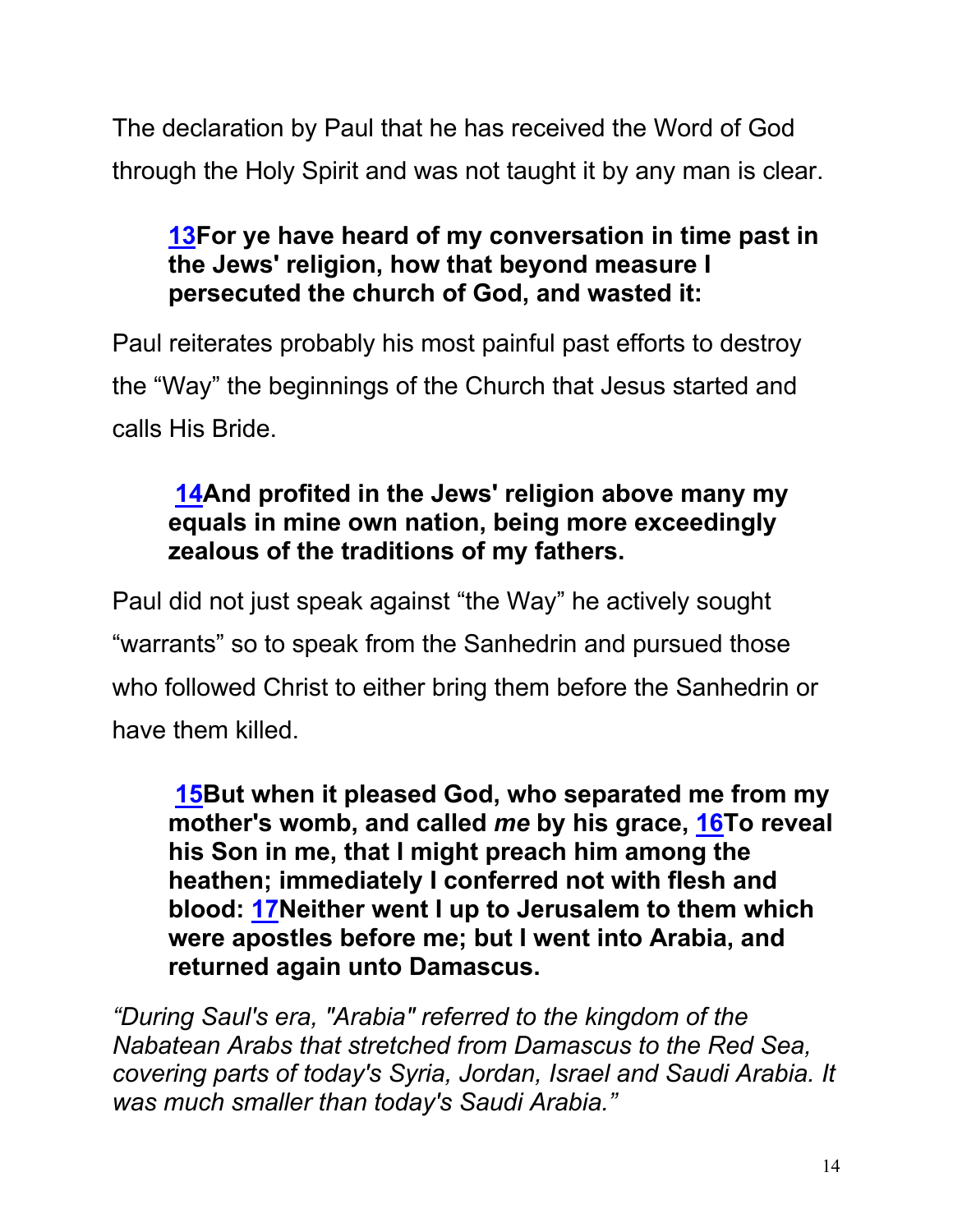## *https://www.bibleversestudy.com/acts/acts9-saul-indamascus.htm*

Paul did not seek man's approval for what he had been ordered by God and Christ to do, he simply followed orders from a higher power than man.

# **Paul Accepted by Apostles and Others**

Before we get into the next verses that talk about Paul's visit to Jerusalem some 3 years after his conversion, let's look at what happened right after Paul's conversion and his immediate teaching in the synagogues and meeting the Apostles in Jerusalem.

We will find that in fairly short order due to Paul's tenacity in presenting the Gospel, some disciples of Jesus convinced Paul to retire to Tarsus. Paul did that and began teaching in Arabia.

#### *Acts 9: Ananias Baptizes Saul*

*10And there was a certain disciple at Damascus, named Ananias; and to him said the Lord in a vision, Ananias. And he said, Behold, I am here, Lord. 11And the Lord said unto him, Arise, and go into the street which is called Straight, and inquire in the house of Judas for one called Saul, of Tarsus: for, behold, he prayeth, 12And hath seen in a vision a man named Ananias coming in, and putting his hand on him, that he might receive his sight. 13Then Ananias answered, Lord, I have heard by many of this man, how much evil he hath done to thy saints at Jerusalem: 14And here he hath authority from the chief priests to bind*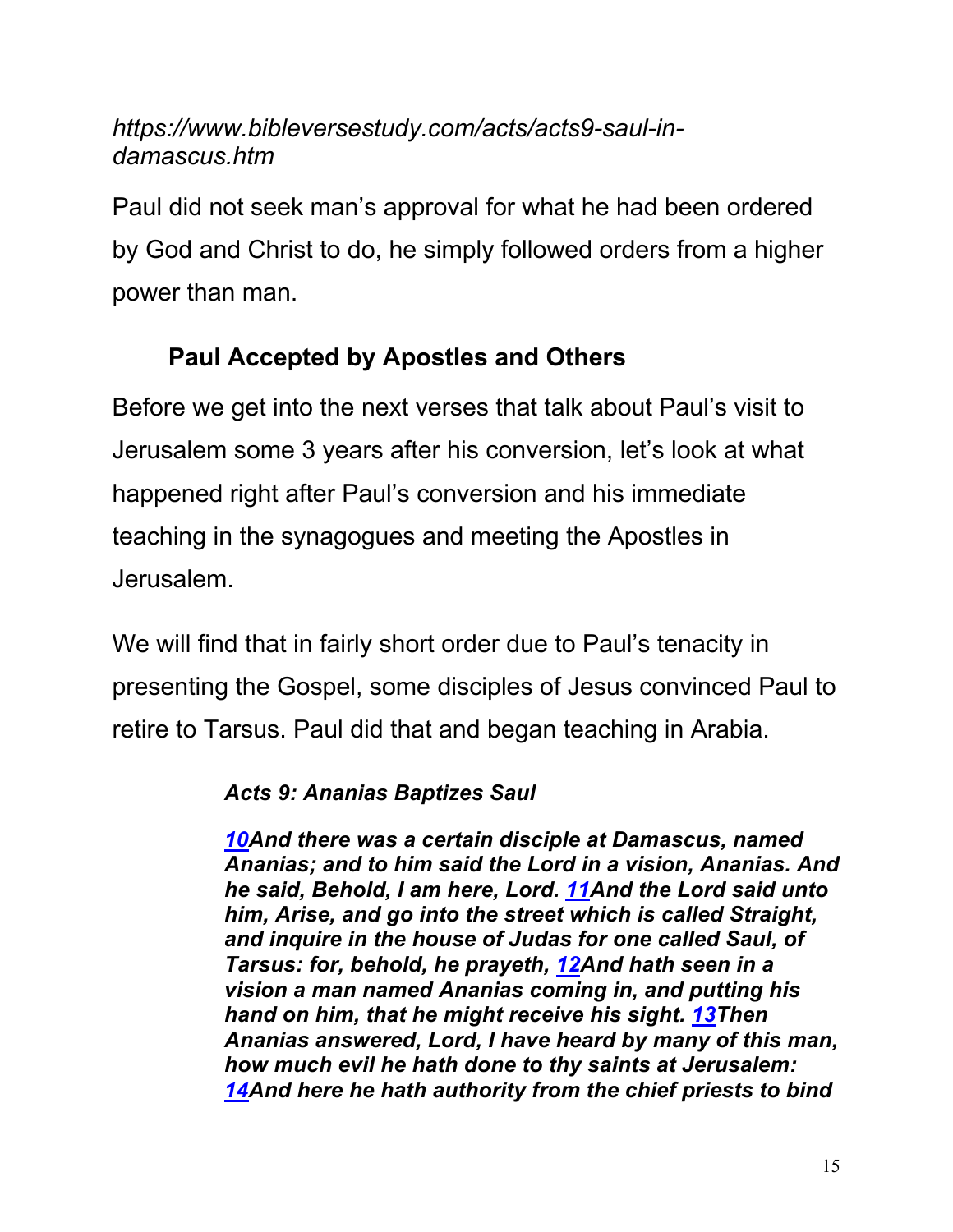*all that call on thy name. 15But the Lord said unto him, Go thy way: for he is a chosen vessel unto me, to bear my name before the Gentiles, and kings, and the children of Israel: 16For I will shew him how great things he must suffer for my name's sake. 17And Ananias went his way, and entered into the house; and putting his hands on him said, Brother Saul, the Lord, even Jesus, that appeared unto thee in the way as thou camest, hath sent me, that thou mightest receive thy sight, and be filled with the Holy Ghost. 18And immediately there fell from his eyes as it had been scales: and he received sight forthwith, and arose, and was baptized. 19And when he had received meat, he was strengthened. Then was Saul certain days with the disciples which were at Damascus.*

*Saul Preaches Christ at Damascus*

*20And straightway he preached Christ in the synagogues, that he is the Son of God. 21But all that heard him were amazed, and said; Is not this he that destroyed them which called on this name in Jerusalem, and came hither for that intent, that he might bring them bound unto the chief priests? 22But Saul increased the more in strength, and confounded the Jews which dwelt at Damascus, proving that this is very Christ.*

*Saul Escapes from Damascus*

*(1 Samuel 19:11-24)*

*23And after that many days were fulfilled, the Jews took counsel to kill him: 24But their laying await was known of Saul. And they watched the gates day and night to kill him. 25Then the disciples took him by night, and let him down by the wall in a basket.*

*Saul in Jerusalem*

*26And when Saul was come to Jerusalem, he assayed to join himself to the disciples: but they were all afraid of him, and believed not that he was a disciple. 27But Barnabas*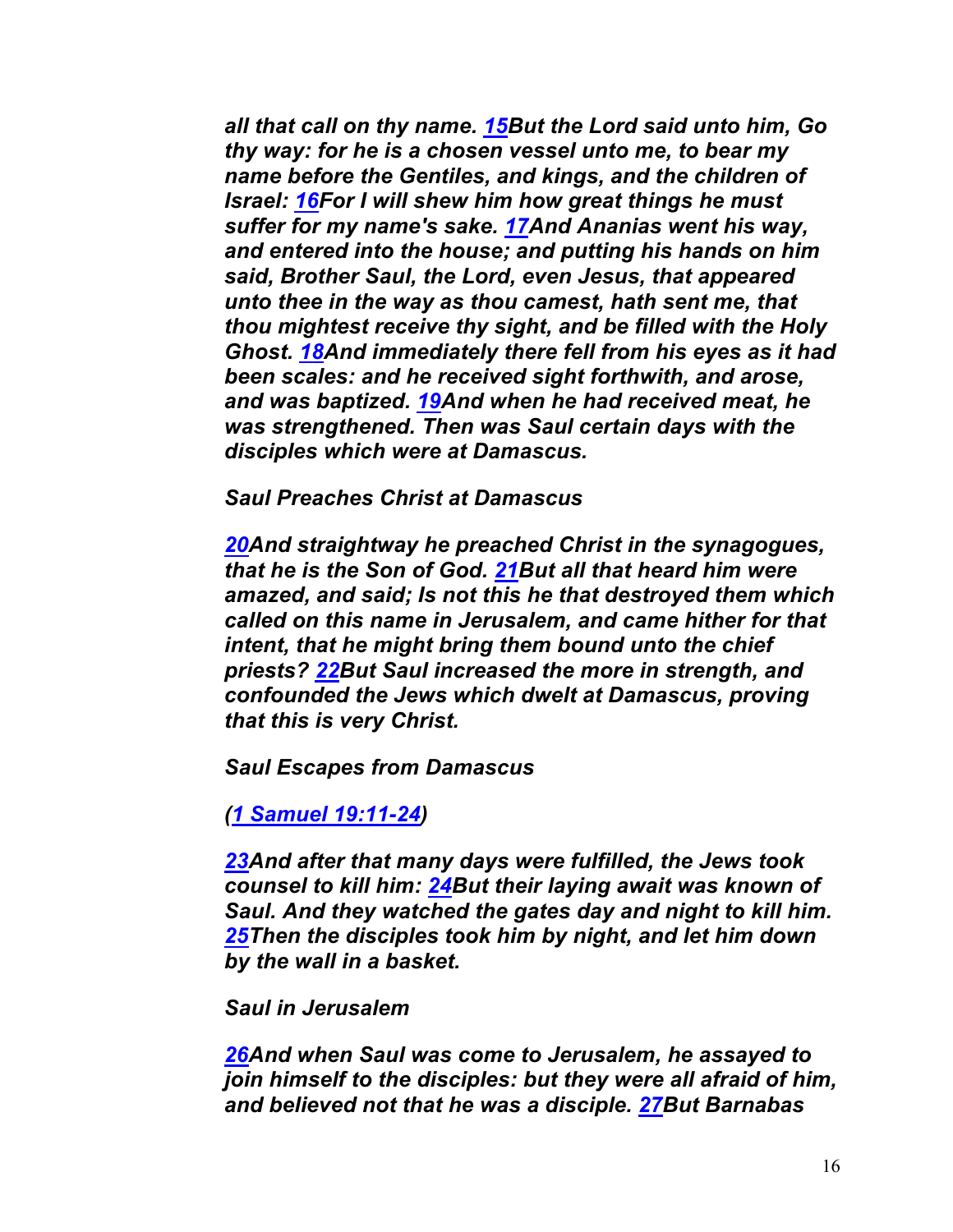*took him, and brought him to the apostles, and declared unto them how he had seen the Lord in the way, and that he had spoken to him, and how he had preached boldly at Damascus in the name of Jesus. 28And he was with them coming in and going out at Jerusalem. 29And he spake boldly in the name of the Lord Jesus, and disputed against the Grecians: but they went about to slay him. 30Which when the brethren knew, they brought him down to Caesarea, and sent him forth to Tarsus.*

*31Then had the churches rest throughout all Judaea and Galilee and Samaria, and were edified; and walking in the fear of the Lord, and in the comfort of the Holy Ghost, were multiplied.*

This final verse reveals the power of fear that Paul had exorcised over those of the Way. When Paul was converted the terror upon the local gatherings pretty much ceased.

#### *"Then had the churches rest throughout all Judaea and Galilee and Samaria were edified;"*

After Paul's initial introduction to the Apostles he spends some time in Jerusalem before being recommended to go back to his home in Tarsus. As we saw Paul spent about 3 years working out of Tarsus throughout Arabia.

#### **18Then after three years I went up to Jerusalem to see Peter, and abode with him fifteen days.**

There is no doubt that Peter and the other Apostles and disciples knew of Paul as Saul of Tarsus. Peter and Paul undoubtedly met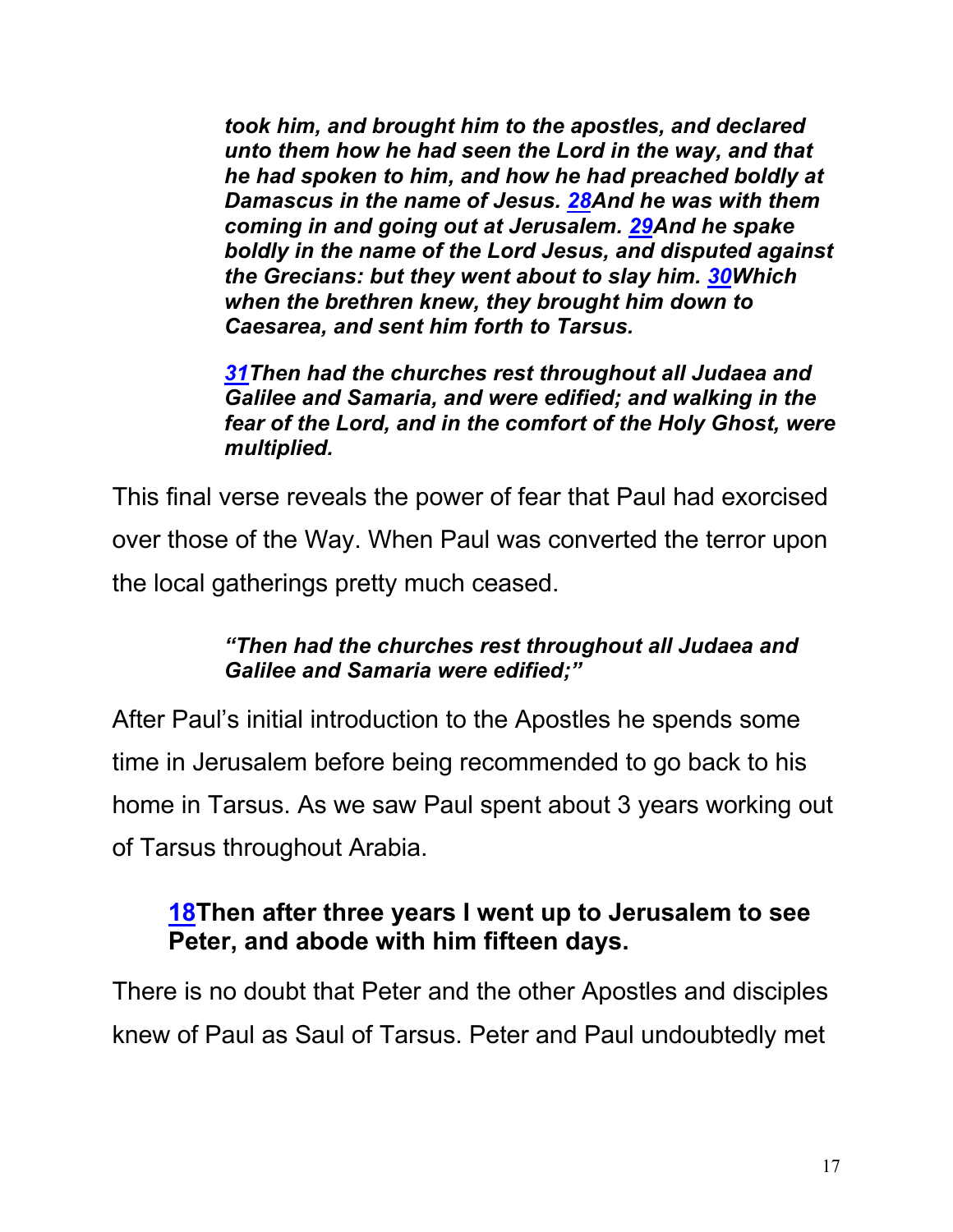on Paul's first visit to Jerusalem when he met with the Apostles described in

> *Acts 9: 26And when Saul was come to Jerusalem, he assayed to join himself to the disciples: but they were all afraid of him, and believed not that he was a disciple. 27But Barnabas took him, and brought him to the apostles, and declared unto them how he had seen the Lord in the way, and that he had spoken to him, and how he had preached boldly at Damascus in the name of Jesus.*

## **19But other of the apostles saw I none, save James the Lord's brother.**

On this subsequent visit to Jerusalem ostensible some 3 years after Barnabas' introduced Paul to the Apostles. On this second visit apparently, Paul did not see any of the other Apostles but did see Jesus's brother James. This James was not an apostle but became a leader in the Church in Jerusalem.

The other James one of the sons of thunder was the first apostle martyred. We learned in Act 12:2 that Herod had James among other Christians arrested and put James to death by the sword.

## **20Now the things which I write unto you, behold, before God, I lie not. 21Afterwards I came into the regions of Syria and Cilicia;**

Syria and Cilicia would have been part of what was earlier referred to as Asia, where Paul preached for several years before this visit to Jerusalem.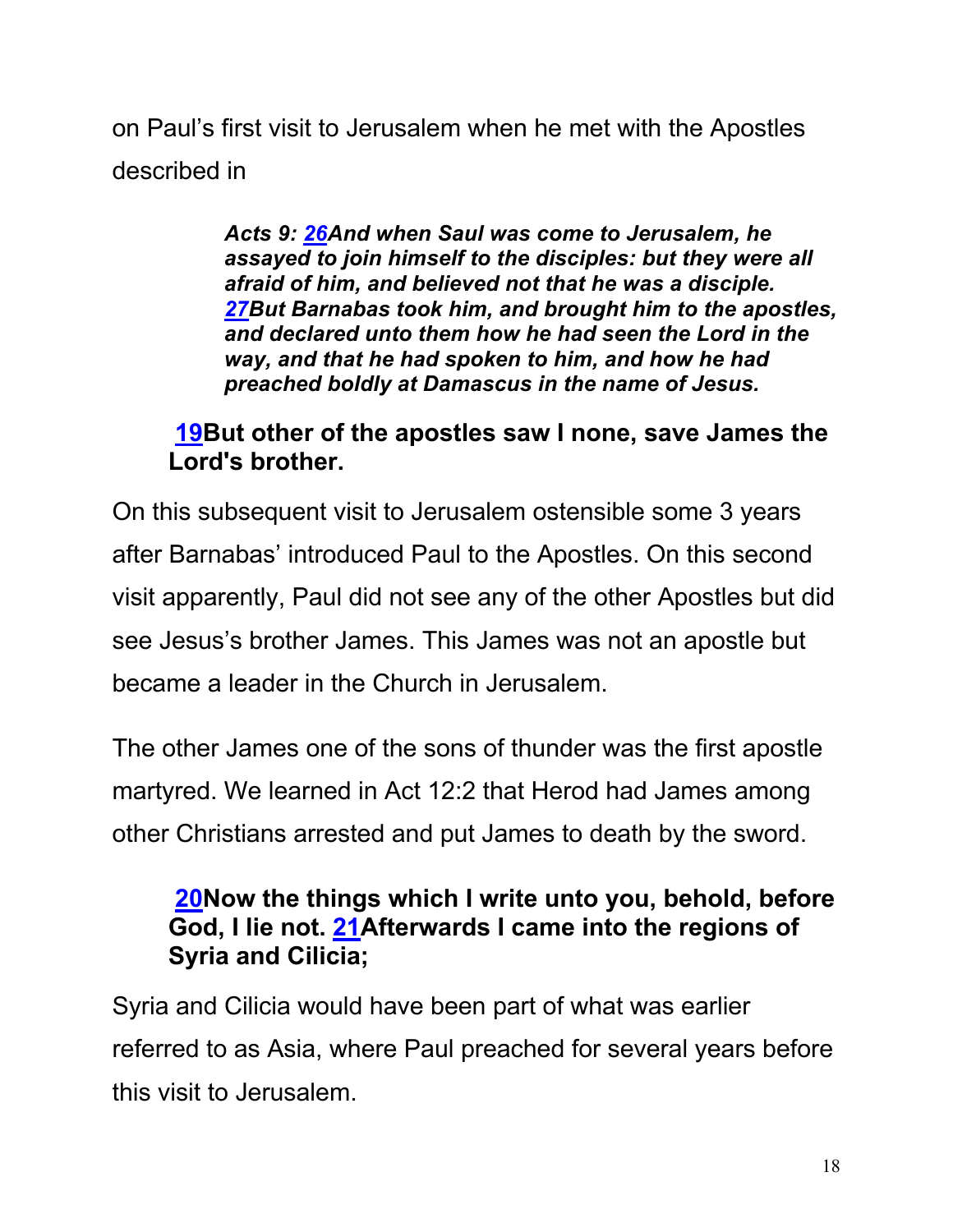**22And was unknown by face unto the churches of Judaea which were in Christ: 23But they had heard only, That he which persecuted us in times past now preacheth the faith which once he destroyed.** 

Paul's point here is that dramatic changes usually accompany a conversion to Christianity and that change usually glorifies God as the author of that conversion.

When a sinner becomes a believer those closest to them are usually, the first to see the change in their lives. Those who knew them as in their former state but don't see them on a routine basis are often shocked to see the change that takes place in a new believer.

Imagine the shock of those who knew Saul of Tarsus as the hunter of believers; putting them in restraints and dragging them back to the Sanhedrin for trial. Paul was reported to officiate at the stoning of believers that the local Jewish population had condemned and were determined to kill them. So, Paul's recounting how he was remembered and how since he had been converted was known now. In fact, these Jewish believers in Judea were probably pretty glad Paul wasn't out killing them anymore;

# **24And they glorified God in me.**